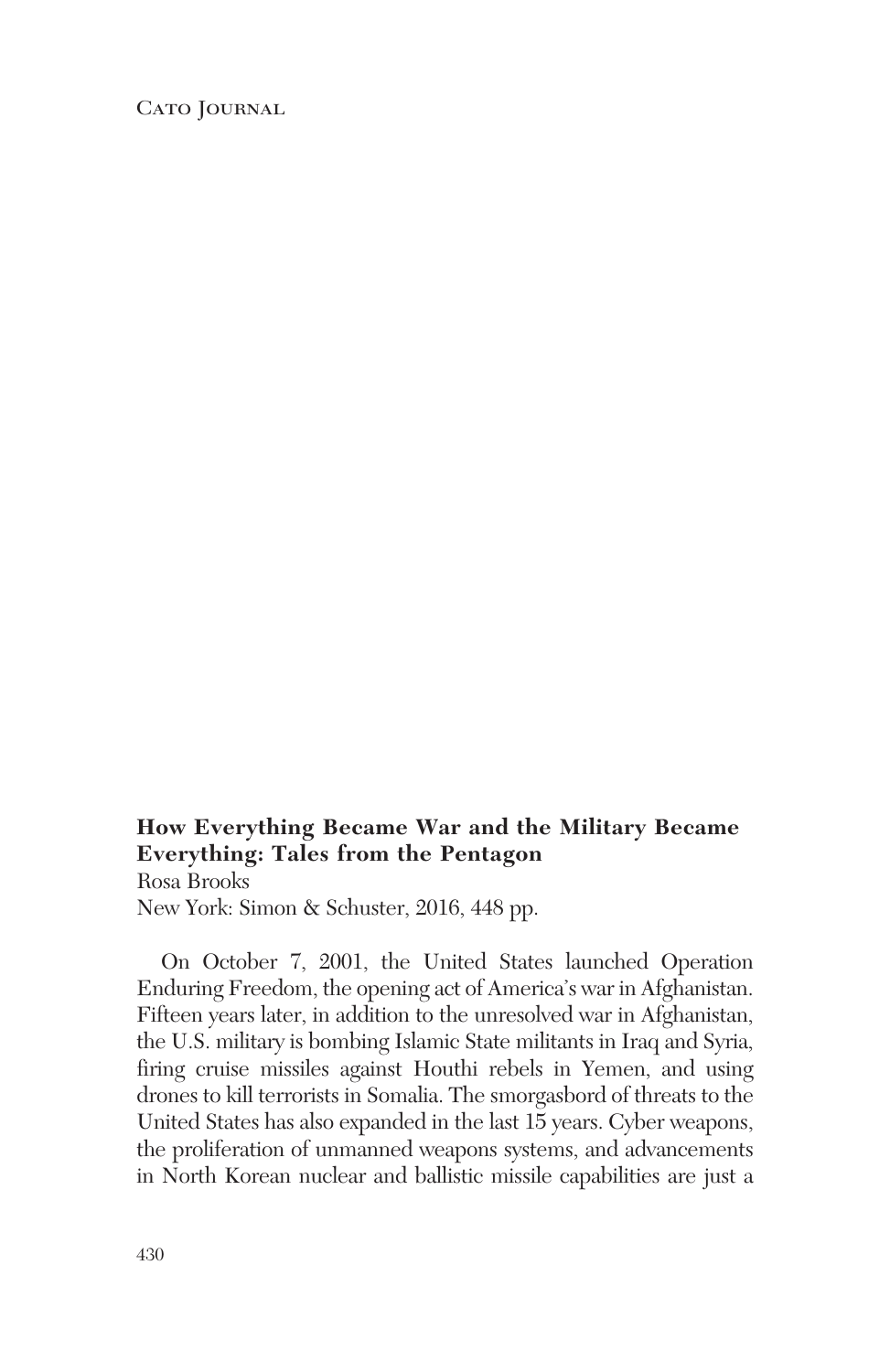few of the issues causing handwringing among the foreign policy establishment in Washington. So, what is to be done?

In *How Everything Became War and the Military Became Everything: Tales from the Pentagon*, Rosa Brooks reflects on the novel characteristics of modern warfare and makes a case for new laws and institutions to manage its complex realities. Brooks mixes insightful stories about her experiences working in the Pentagon from April 2009 to July 2011 she was a counselor to former Under Secretary of Defense for Policy Michele Flournoy—with hardhitting academic discussions on international law and history. This combination works very well. But not all of Brooks's arguments about the state of war and what should be done about it hit their mark. Brooks does an excellent job of describing the current state of affairs, but her recommendations for managing future wars are not entirely convincing.

The key premise of *How Everything Became War* is that, in an age of nonstate actors, new technology, and general interconnectedness, the distinction between war and peace has broken down. Instead of there being clear states of war and peace, the world is now faced with a continuum where most activities fall somewhere in between. Russia's intervention in Ukraine, characterized by disinformation operations, "little green men" in Crimea, and proxy forces, is an example of such "gray zone" conflicts. Brooks argues that such conflicts are not a temporary aberration but a new paradigm that is already affecting the international legal system and the U.S. military.

The international laws, norms, and institutions that are supposed to govern state behavior in war are ill-suited to the continuum model because they are products of a time when war and peace were distinguishable and the enemy wore a uniform of a state. Brooks cites a January 2002 memo by White House counsel Alberto Gonzales which reads, "In my judgement, this new paradigm renders obsolete [the Geneva Conventions'] strict limitations on questioning of enemy prisoners and renders quaint some of its provisions." According to Brooks, those laws, norms, and institutions are outdated, and she argues that this warrants the creation of new tools for managing modern conflict.

The most visible impacts of conflict's new paradigm are apparent in the evolution that the U.S. military has undergone since 2001. The most captivating part of *How Everything Became War* is when Brooks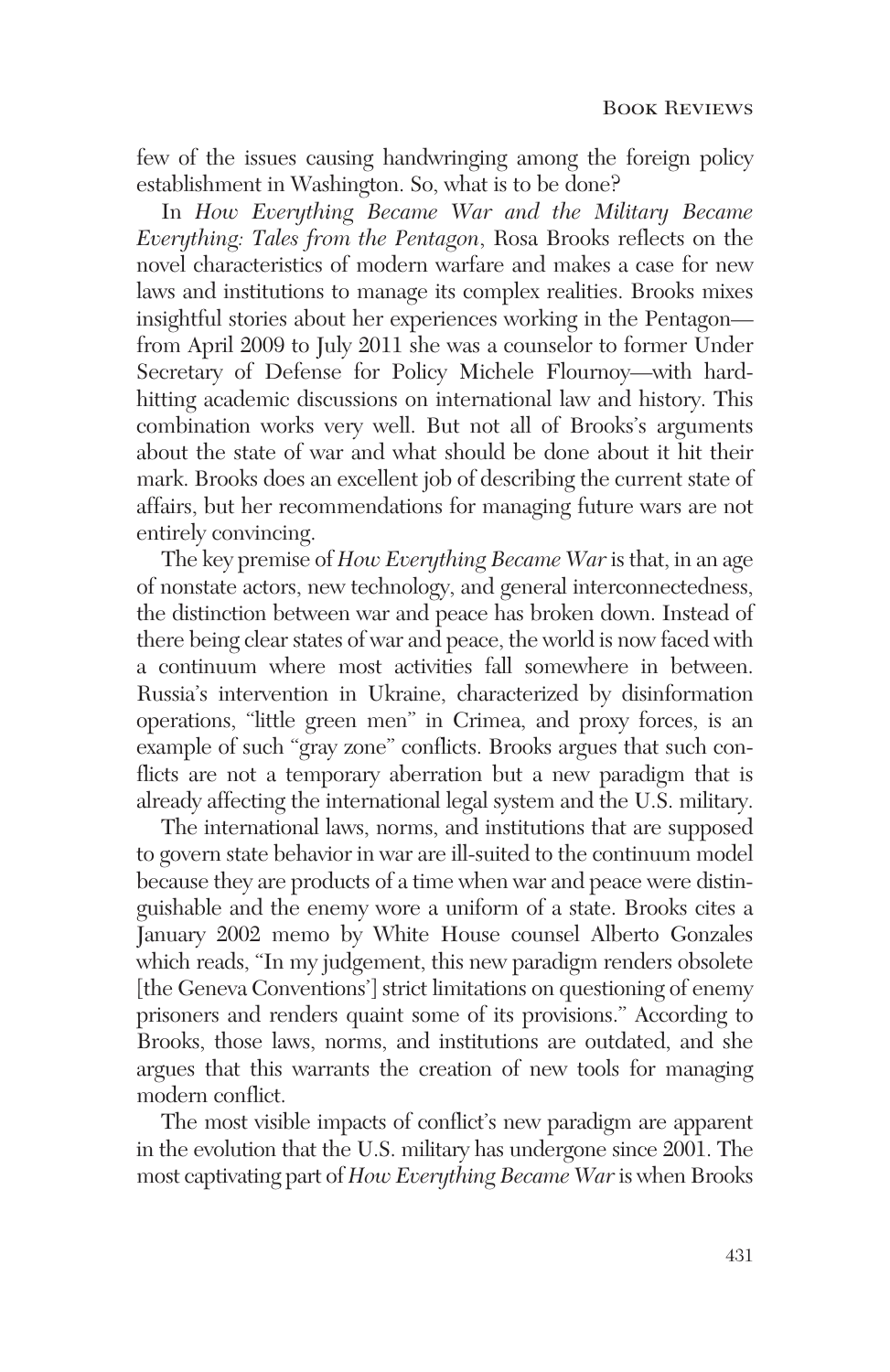## CATO JOURNAL

compares the U.S. military to a Walmart that offers "one-stop shopping convenience" for solving the nation's problems. America's civilian leaders can call on the Department of Defense (DoD) to solve practically any challenge. From killing specific terrorist leaders with drones, to providing humanitarian aid in poor countries ravaged by natural disasters, to engaging in cultural outreach as part of nation building in Afghanistan, the DoD can do it all!

Turning the U.S. military into a Walmart has a number of damaging effects, but two in particular stand out. First, a concentration of resources in the U.S. military means there are fewer resources available for civilian agencies that may be better suited to doing certain tasks. Civilian agencies with experts that specialize in humanitarian assistance or international development, such as the State Department or U.S. Agency for International Development, are persistently understaffed and underfunded. Meanwhile, the DoD gets considerable funding and has a large pool of manpower, but not the right expertise for the new missions it is taking on. This problem builds on itself. As more resources are shifted from civilian agencies to the military, it becomes easier for the military to do its tasks and harder for the civilian agencies. The next time funds are being distributed, it's easier to give more to the military since they have more capacity, which further starves civilian agencies for funding.

Second, the relationship between the military and the civilian side of government has deteriorated as civilian leaders overestimate what the military can do. The military faces operational constraints that civilian leaders have difficulty believing given the resources at the military's disposal. Civilian officials get frustrated when military leaders say that they can't easily accomplish a given task, and military leaders see their civilian counterparts as naïve for asking the impossible. Acrimony between civilian and military leadership makes strategic planning harder and can lead to poorly informed decisions if the two sides don't trust one another.

Brooks does an excellent job capturing just how much is asked of the U.S. military in today's world and explaining how the changing characteristics of warfare create legal and political problems that test existing institutions. The best way to solve these new problems, Brooks contends, is to first recognize "that war and peace are not binary opposites, but lie along a continuum," and to use the continuum model as a foundation to develop new norms and institutions "that support human rights and the rule of law, but are not premised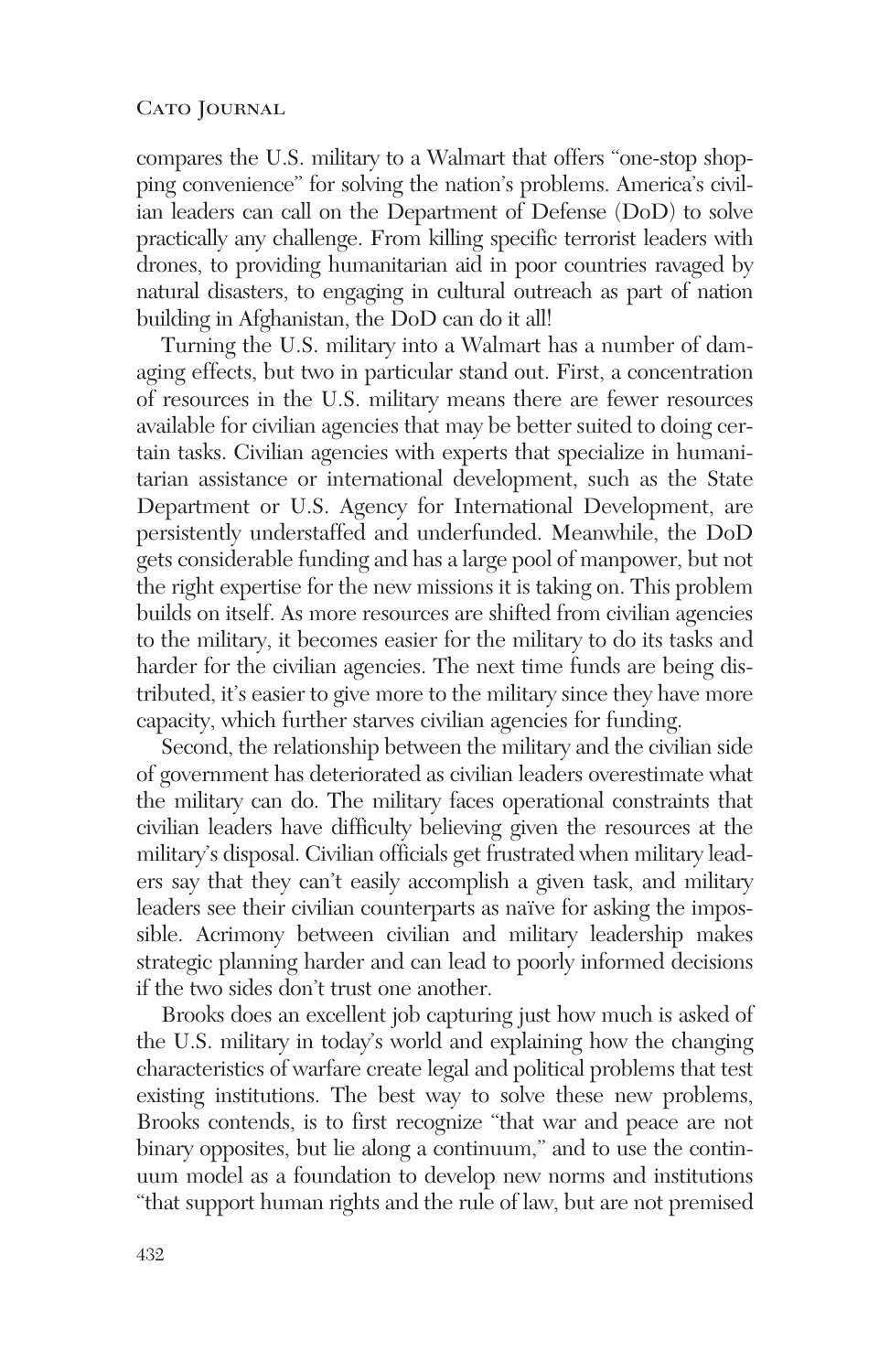on the existence of sharp lines between war and peace." The transformation of warfare brought about by new technology has removed the clear distinctions of war and peace and requires such a drastic policy prescription.

This is a straightforward and compelling argument, but it places a large burden of proof on the transformation of warfare. Brooks makes a good effort to show how much warfare has changed, but ultimately the changes she describes are evolutionary and therefore may not require her revolutionary policy prescriptions. The diffusion of new technology like cyber capabilities and autonomous weapons systems has increased the power of nonstate actors, but states also possess these capabilities, often in greater quantity and higher quality. Nonstate actors do have a wider set of tools for confronting states, and this has changed the face of warfare to a degree, but states can also use new technology when combating nonstate threats. Technology has made "gray zone" operations easier to conduct, but such operations have been used by states for centuries. War has certainly evolved with the introduction of new technologies, but this does not amount to revolutionary change.

Brooks's arguments about the shortcomings of existing norms and institutions to deal with the continuum of conflict model ring true, but establishing a new system is another revolutionary change to an evolutionary problem. The decision to frame the fight against terrorism as a military conflict was politically expedient in the aftermath of 9/11. If, on the other hand, intelligence and law enforcement agencies had primary responsibility for combating terrorism, then many of the institutional problems raised by the global war on terror may not have emerged. Brooks flatly rejects the idea of "try[ing] to jam war back into its old box," arguing that doing so would be a waste of time and effort given all that has transpired since 9/11. If the changes in armed conflict are revolutionary, as Brooks argues, then going back to a pre-9/11 understanding of war is indeed not viable, but if the changes are evolutionary, then going back to the "traditional" understanding of war is possible. Putting war back in its old box may sound like a pipe dream, but Brooks's recommendation of creating new norms and institutions that powerful states would willingly buy into is also highly unlikely.

*How Everything Became War* is an outstanding resource for understanding the current state of the U.S. military and the evolution of international conflict. Even though I don't agree with the